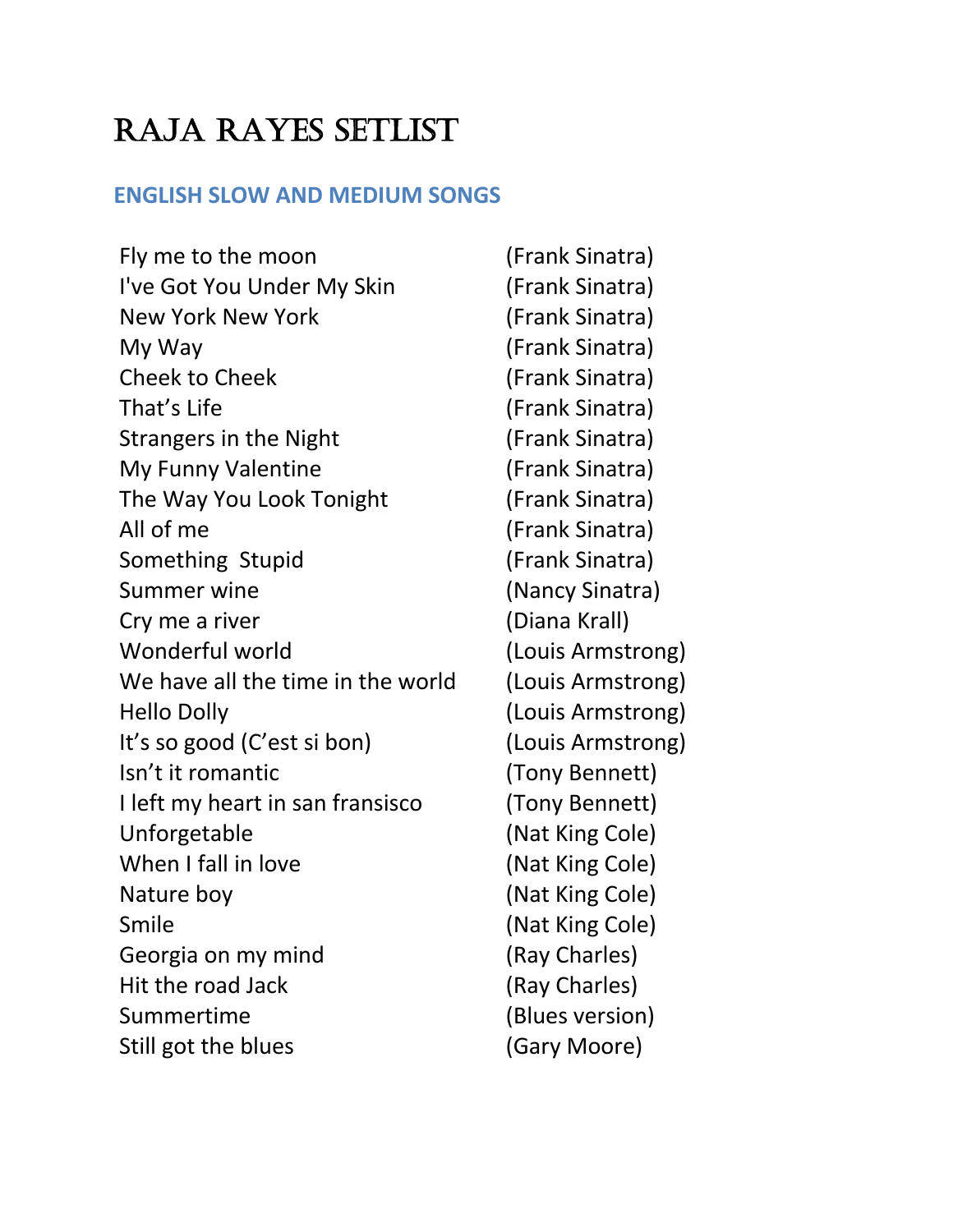| Ain't no sunshine                   | (Bill Withers)          |
|-------------------------------------|-------------------------|
| Sway                                | (Michael Buble)         |
| Moon dance                          | (Michael Buble)         |
| Feeling good                        | (Michael Buble)         |
| Everything                          | (Michael Buble)         |
| That's Amore                        | (Dean Martin)           |
| Lady                                | (Kenny Rogers)          |
| The gambler                         | (Kenny Rogers)          |
| Islands in the stream               | (Kenny Rogers)          |
| And I love her                      | (The Beatles)           |
| Let it be                           | (The beatles)           |
| Michelle                            | (The beatles)           |
| Yesterday                           | (The beatles)           |
| Hey Jude                            | (The beatles)           |
| Imagine                             | (John Lennon)           |
| Aquarius                            | (From the musical Hair) |
| Autumn leaves                       | (Bossa nova version)    |
| Beyond the sea                      | (Bobby Darin)           |
| More                                | (Bobby Darin)           |
| By the time I get to Phoenix        | (Glen Campbell)         |
| Can't help falling in love with you | (Elvis Presley)         |
| Spanish eyes                        | (Elvis Presley)         |
| Always on my mind                   | (Elvis Presley)         |
| The wonder of you                   | (Elvis Presley)         |
| It's now or never                   | (Elvis Presley)         |
| Love me tender                      | (Elvis Presley)         |
| Come away with me                   | (Norah Jones)           |
| Country roads                       | (John Denver)           |
| I'm leaving on a jet plane          | (John Denver)           |
| Everything I do                     | (Brian Adams)           |
| Heaven                              | (Brian Adams)           |
| Girl from Ipaneema                  | (Antonio Carlos Jobim)  |
| Green green grass of home           | (Tom Jones)             |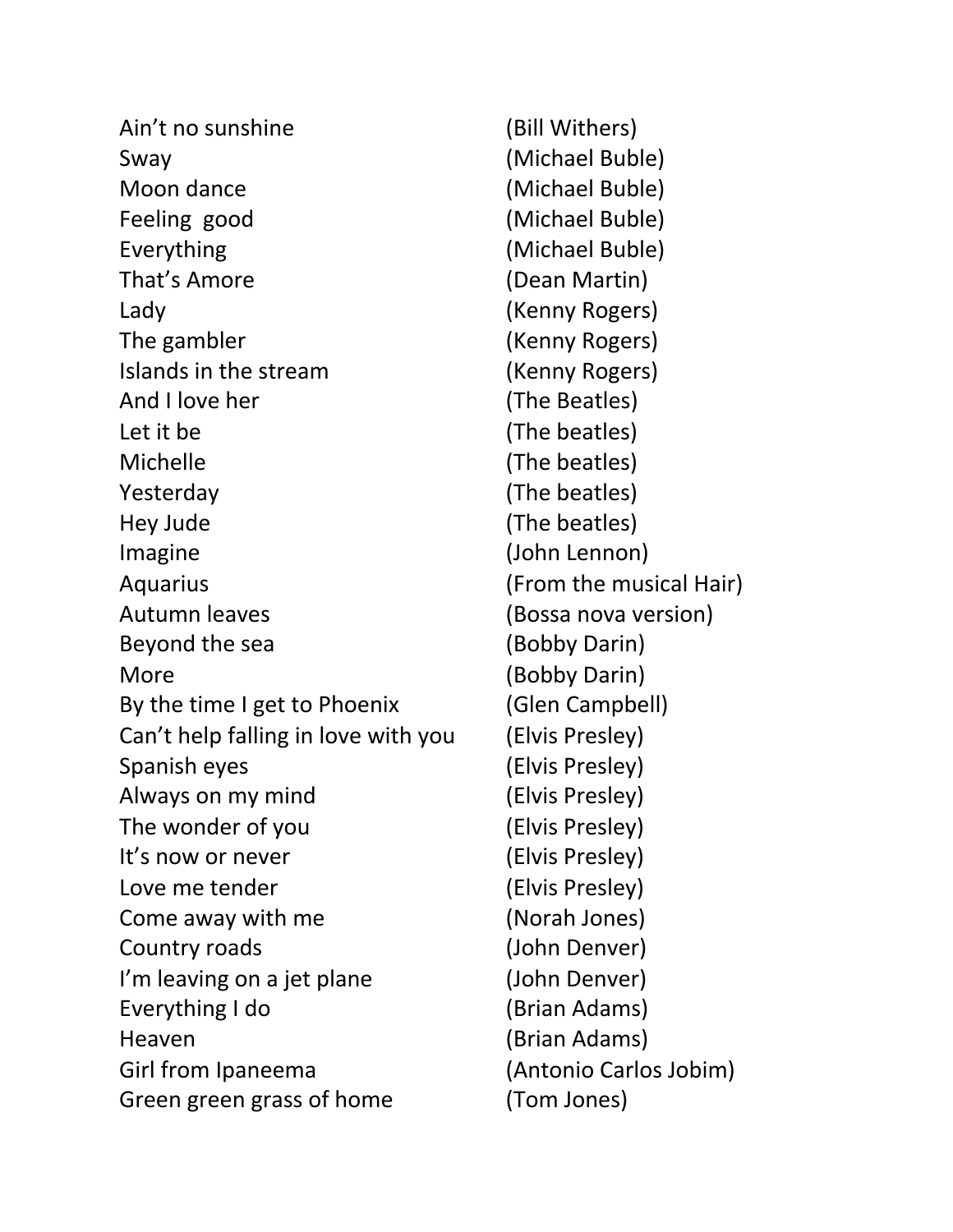| Delilah                                               | (Tom Jones)             |
|-------------------------------------------------------|-------------------------|
| Have I told you lately that I love you                | (Rod Stewart)           |
| Someone to watch over me                              | (Rod Stewart)           |
| Sorry seems to be the hardest word                    | (Elton John)            |
| <b>Hotel California</b>                               | (The Eagles)            |
| How I love you                                        | (Engelbert Humperdinck) |
| The music played                                      | (Matt Monro)            |
| Just the two of us                                    | (Bill Withers)          |
| L.O.V.E                                               | (Swing)                 |
| Lady in red                                           | (Chris de Burgh)        |
| Somewhere over the rainbow                            | (Funk version)          |
| Raindrops keep falling on my head                     | (B.J Thomas)            |
| Right here waiting for you                            | (Richard Marx)          |
| She                                                   | (Elvis Costello)        |
| Shape of my heart                                     | (Sting)                 |
| <b>Englishman in New York</b>                         | (Sting)                 |
| Smooth                                                | (Santana)               |
| Stuck on you                                          | (Lionel Richie)         |
| Up where we belong                                    | (Joe Cocker)            |
| Unchain my heart                                      | (Joe Cocker)            |
| You can leave your hat on                             | (Joe Cocker)            |
| N'oubliez jamais                                      | (Joe Cocker)            |
| Wonderful tonight                                     | (Eric Clapton)          |
| Isn't she lovely                                      | (Stevie Wonder)         |
| Stand by me                                           | (Ben E King)            |
| Cool change                                           | (Little river band)     |
| Just the way you are                                  | (Billy Joel)            |
| Piano man                                             | (Billy Joel)            |
| Dance me to the end of love                           | (Leonard Cohen)         |
| I loved her first                                     | (Heartland)             |
| Can't get enough of your love babe                    | (Barry White)           |
| You're the first the last my everything (Barry White) |                         |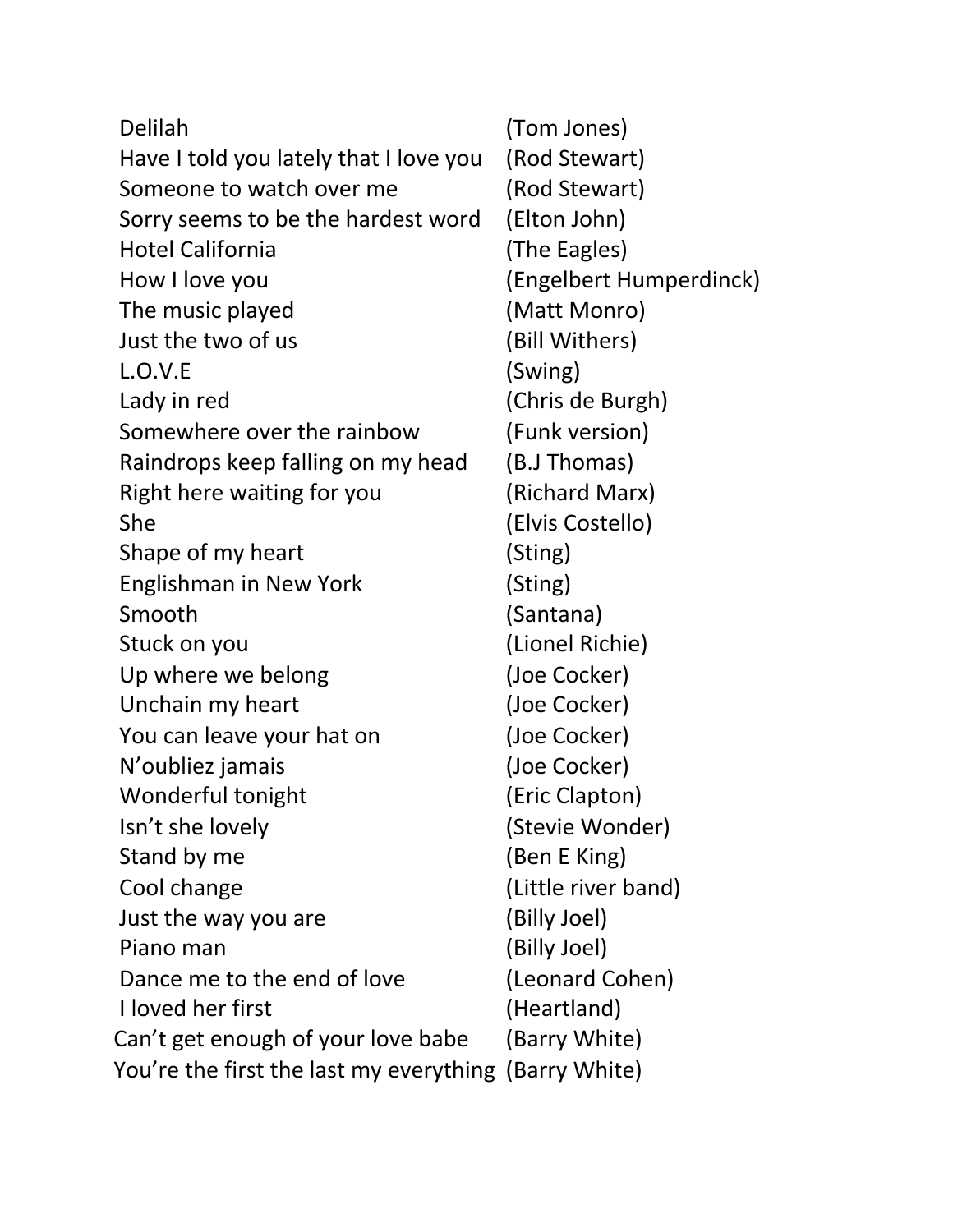# **SPANISH AND LATINO (SLOW AND FAST SONGS)**

| La Bamba                 | (Twist)                     |
|--------------------------|-----------------------------|
| Maria                    | (Slow Rhumba)               |
| Quando calienta el sol   | (Slow Rock)                 |
| Sabor a mi               | (Luis Miguel)               |
| Historia de un amor      | (Luis Miguel)               |
| Enamorarse               | (Salsa)                     |
| Guantanamera             | (Cha Cha Cha)               |
| Hastamaniana             | (Cha Cha Cha)               |
| Hey                      | (Julio Iglesias)            |
| Marina                   | (Gypsy Kings)               |
| Oye como va              | (Santana)                   |
| S.O.S                    | (Cha Cha Cha)               |
| La colegiala             | (Cumbia)                    |
| Besame mucho             | (Dalida)                    |
| Quisas                   | (Merengue)                  |
| How insensitive          | (Portugese version)         |
| <b>Baila Baila</b>       | (Portugese version)         |
| Amor de mis amores       | (Paco)                      |
| Chan chan                | (Buena Vista Social Club)   |
| Hasta siempre comandante | (Che Guevara)               |
| Despacito                | (Luis Fonsi, Justin Bieber) |

# **FRENCH SONGS**

Aicha (Khaled) La maladie d'amour (Michel Sardou) Belle (Garou) Sous le vent (Garou) La boheme (Aznavour) A ma fille (Aznavour) Formidable (Aznavour) Dansons (Aznavour) Hier encore (Aznavour)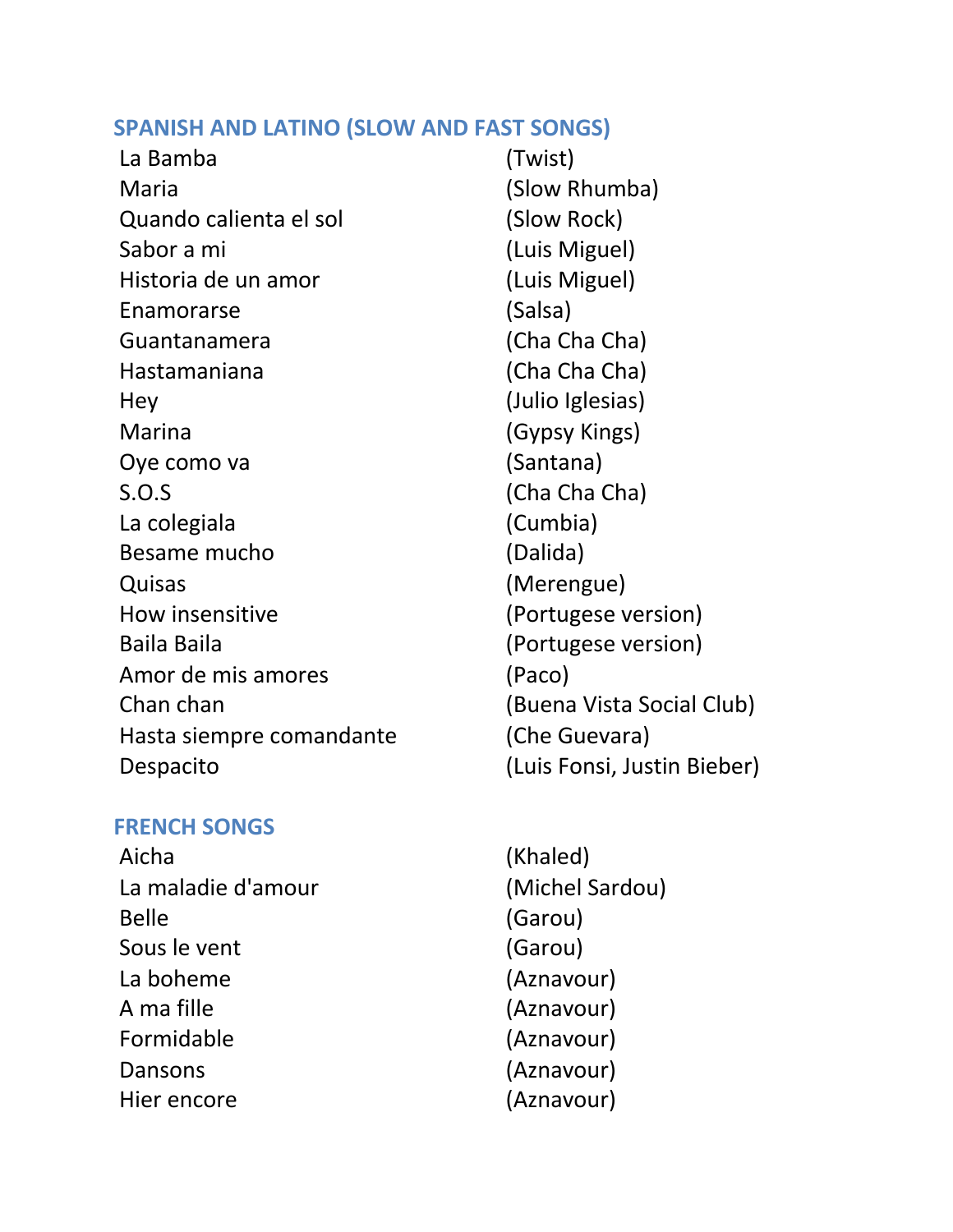Il faut savoir (Aznavour) Et pourtant (Aznavour) Je rentre chez nous (Aznavour) Mourir d'aimer (Aznavour) Coupable (Jean Francois Michael) Je pense a toi (Jean Francois Michael) Elle est d'ailleurs (Pierre Bachelet) Et si tu n'existais pas (Joe Dassin) Je n'ai pas change (Julio Iglesias) Viens m'embrasser (Julio Iglesias) Je reviens te chercher (Gilbert Becaud) Natalie (Gilbert Becaud) La femme de mon ami (Enrico Marcias) Avec les filles je ne sais pas (Enrico Marcias) Solenzara (Enrico Marcias) La vie en rose (Samba version) Paroles paroles (Dalida) Tombe la neige (Adamo) C'est un beau roman (Michel Fugain) Chante la vie chante (Michel Fugain) Amsterdam (Jacques Brel) On va s'aimer (Gilbert Montagne) Pour un flirt avec toi (Michel Delpech)

## **ITALIAN SONGS**

- Italiano (Toto Cutugno) Il mondo (Jimmy Fontana) Che vuole questa musica stasera (Peppino Galiardi) Conte Partiro (Andrea Bocelli) Quando Quando (Italian version) Ho capito che ti amo (Luigi Tenco)
-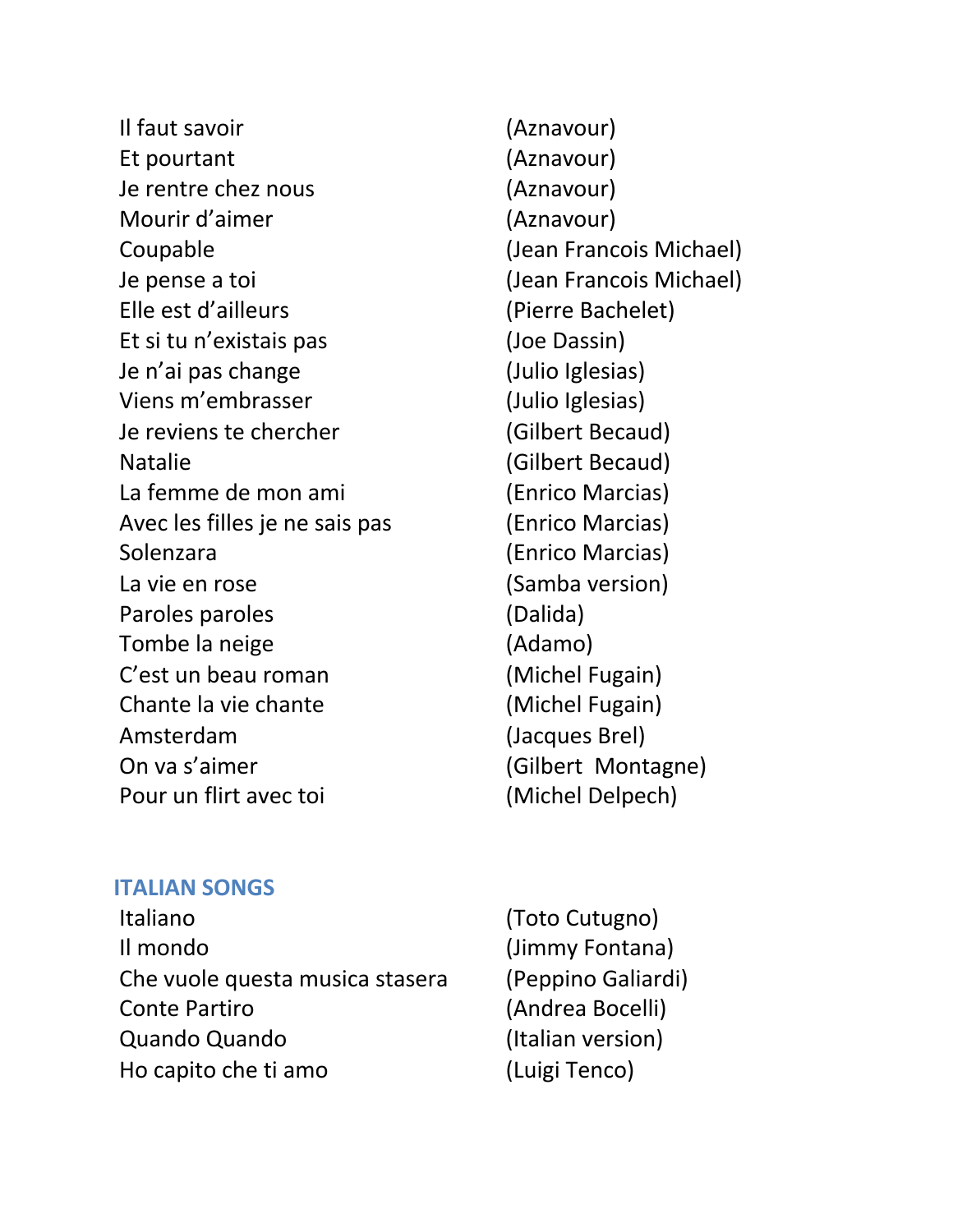## **ARMENIAN AND GREEK SONGS**

Karoun Karoun Soude Soude Maghapai Khoris to moromu Zorba

### **TURKISH SONGS**

Sevdim bir genc kadini Aslan Gibi

#### **FAST DANCE SONGS**

Uptown funk Love generation Get lucky C'est la vie Saxo beat Rise up Happy Pour un flirt avec toi Amor a la mexicana Unchain my heart Marina Marina Long train running Play that funky music whiteboy On va s'aimer First be a woman Can't take my eyes off you YMCA Cuba Sex bomb Quando Quando Avec les filles je ne sais pas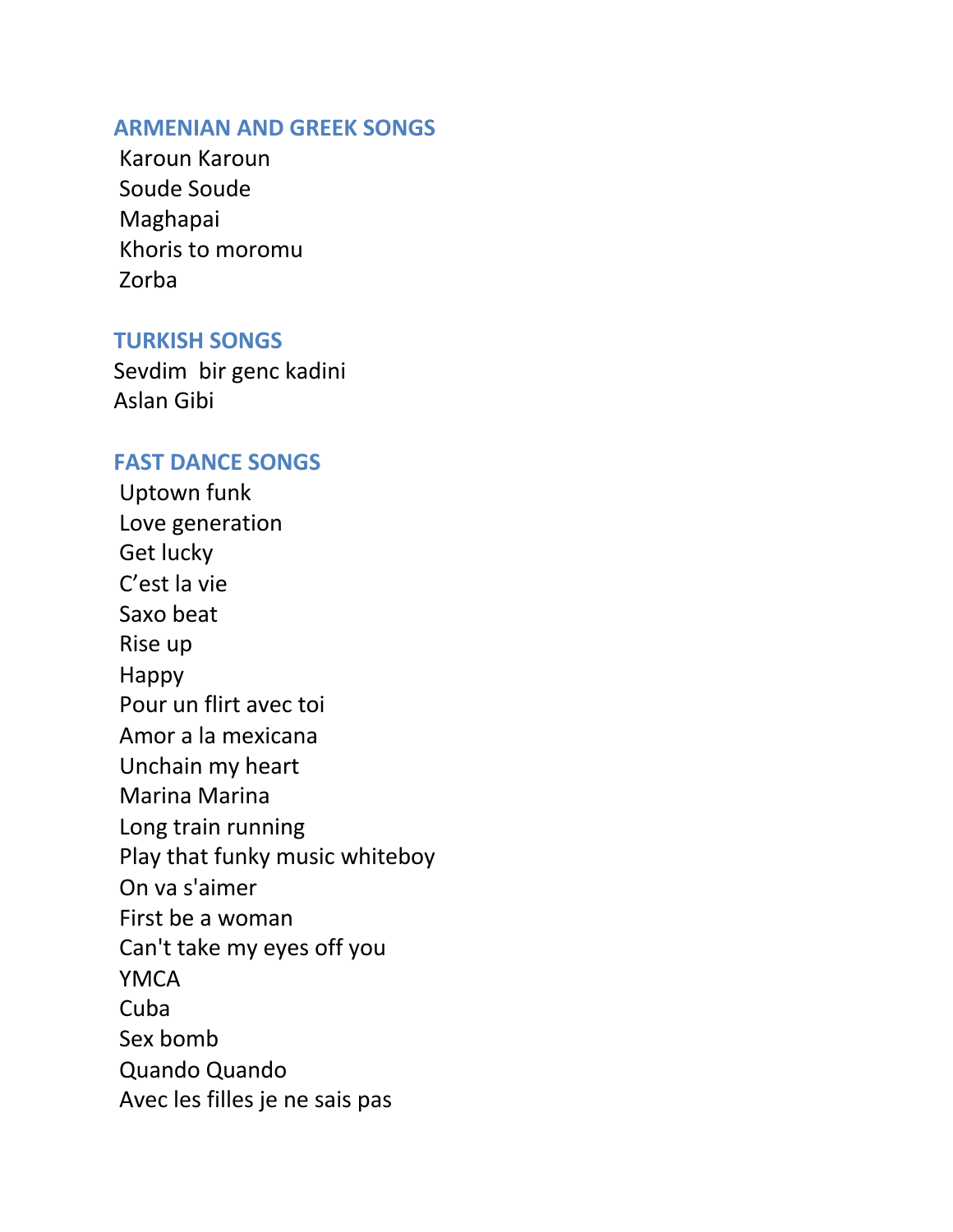Lady hear me tonight Chante la vie chante Congratulations Copacabana Gimme hope Joanna Cuba Don't let me be misunderstood Summertime (Fast version) Dove amore Eye of the tiger I feel good It's raining men Lady hear me tonight Light my fire Medley of fast songs from the sixties Smoke on the water New year medley Reach out I'll be there Rock around the clock Let's twist again Hey mambo (Rock version) Starboy Get down on it Boogie Wonderland Vehicle Something got me started

# **INSTRUMENTALS (SAXOPHONE AND PIANO)**

Antonio's song Autumn leaves Black Orphea Black magic woman Blue bossa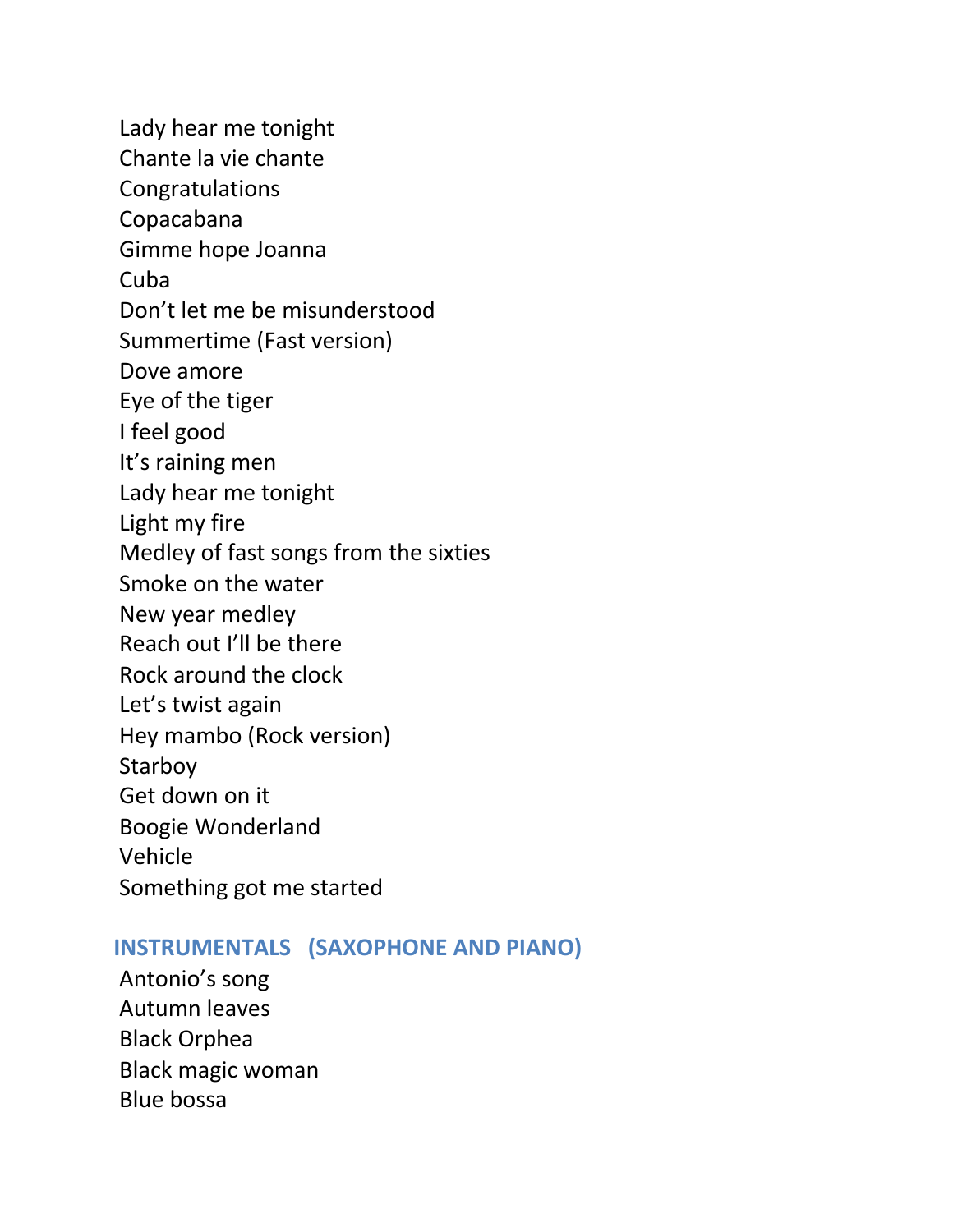Blue moon Brazil Conte partiro Fantazy Smooth operator Feel like making love How deep is your love How insensitive Historia de un amor Killing me softly Love story Barry white's love theme Masquarade Misty Medley Feyrouz Moliendo café My way Ho capito che ti amo Perfidia Petite fleur Summertime Sinoamor Something Besame Mucho ( Cha Cha Cha version) Speak softly love (The godfather) Strangers in the night Talisman Tea for two The shadow of your smile Game of thrones I left my heart in Portofino Titanic Where is the love